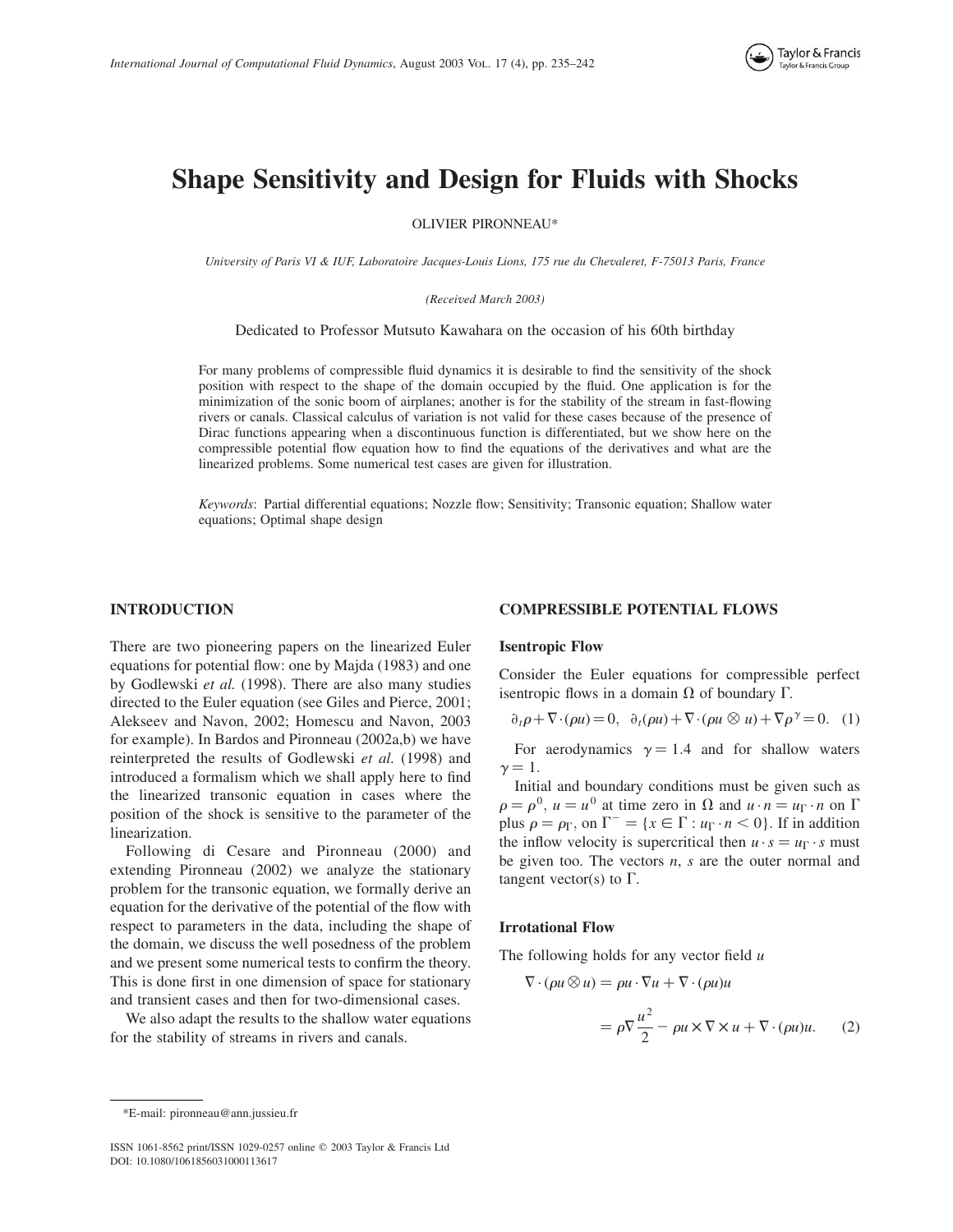# The Case  $\gamma > 1$

So the irrotational stationary solutions to Eq. (1) satisfy (recall that  $\nabla \rho^{\gamma} = (\gamma \rho / \gamma - 1) \nabla \rho^{\gamma-1}$ ):

$$
\nabla \times u = 0 \quad \partial_t \rho + \nabla \cdot (\rho u) = 0,
$$

$$
\partial_t u + \nabla \left( \frac{u^2}{2} + \frac{\gamma}{\gamma - 1} \rho^{\gamma - 1} \right) = 0.
$$

The first equation tells us that  $u$  derives from a potential  $\phi$ , i.e.  $u = \nabla \phi$ . The third equation gives an algebraic relation between  $\rho$  and  $u^2$ ,  $2\gamma\rho^{\gamma-1} + (\gamma - 1)u^2$  $K = K - \partial_t \phi$ , where the constant K is fixed by the boundary conditions. After renormalization it can be written as

$$
\partial_t \phi + \frac{1}{2} |\nabla \phi|^2 + \rho^{1/\beta} = 1 \quad \partial_t \rho + \nabla \cdot (\rho \nabla \phi) = 0. \quad (3)
$$

Stationary solutions of this system must satisfy the transonic equation:

$$
\nabla \cdot \left( \left( 1 - |\nabla \phi|^2 \right)^{\beta} \nabla \phi \right) = 0 \text{ in } \Omega,
$$
  

$$
\left( 1 - |\nabla \phi|^2 \right)^{\beta} \frac{\partial \phi}{\partial n} \Big|_{\Gamma_N} = g,
$$
  

$$
\phi = \phi_{\Gamma} \text{ on } \Gamma_D := \Gamma \backslash \Gamma_N,
$$
 (4)

with  $\gamma = 1.4$ ,  $\beta = 1/(\gamma - 1) = 2.5$  in air. Boundary conditions come from the knowledge of  $\rho u \cdot n$  on  $\Gamma$ . On  $\Gamma^-$ ,  $\partial \phi / \partial s$  is also known, or equivalently  $\phi$ up to a constant  $k_j$  on each connected component  $\Gamma_j^$ of  $\Gamma^{-}$ .

There are also integral quantities which are prescribed and which come from an integration over time of Eq. (1), the conservation of mass and the conservation of momentum which may put a constraint of compatibility on the data above:

$$
\int_{\Omega} \rho + \int_{\Gamma} \rho u \cdot n = \int_{\Omega} \rho^{0} + \int_{\Gamma} \rho^{0} u^{0} \cdot n,
$$

$$
\int_{\Omega} \rho u + \int_{\Gamma} \rho u(u \cdot n) = \int_{\Omega} \rho^{0} u^{0} + \int_{\Gamma} \rho^{0} u^{0} (u^{0} \cdot n).
$$

For instance, from Eq. (4) we see that it is necessary that the integral on  $\Gamma$  of g be zero, therefore the integral of  $\rho$  on  $\Omega$  is prescribed.

An entropy inequality must be added for well posedness (see Glowinski, 1984; Nečas, 1989):

$$
\Delta \phi > -\infty.
$$

It is automatically satisfied when  $u$  is continuous and also when  $u$  is discontinuous with a decreasing jump in the direction of the flow  $u$ .

A time-dependent, simple (yet physically meaningful) model between Eqs. (3) and (4) is

$$
\partial_{tt}\phi - \nabla \cdot \left( \left( 1 - |\nabla \phi|^2 \right)^{\beta} \nabla \phi \right) = 0 \text{ in } \Omega \times (0, T)
$$
  

$$
\phi = \phi^0, \ \partial_t \phi = \phi^1 \text{ on } \Omega \times \{0\}
$$
  

$$
\left( 1 - |\nabla \phi|^2 \right)^{\beta} \frac{\partial \phi}{\partial n} = g \text{ on } \Gamma_N \times (0, T),
$$
  

$$
\phi = \phi_\Gamma \text{ on } \Gamma_D \times (0, T).
$$
 (5)

## The Case  $\gamma = 1$

For shallow water flows,  $\gamma = 1$  and the trick used, namely

$$
\nabla \rho^{\gamma} = \frac{\gamma}{\gamma - 1} \rho \nabla \rho^{\gamma - 1}
$$

must be replaced by  $\nabla \rho = \rho \nabla \log \rho$ . Then Eq. (3) becomes

$$
\partial_t \phi + \frac{1}{2} |\nabla \phi|^2 + \log \rho = 1 \quad \partial_t \rho + \nabla \cdot (\rho \nabla \phi) = 0, \quad (6)
$$

and the stationary *potential flow equation* for shallow waters is:

$$
\nabla \cdot \left( e^{-\frac{1}{2}|\nabla \phi|^2} \nabla \phi \right) = 0 \text{ in } \Omega,
$$
  

$$
e^{-\frac{1}{2}|\nabla \phi|^2} \frac{\partial \phi}{\partial n} \big|_{\Gamma_N} = g, \quad \phi|_{\Gamma_D} = \phi_\Gamma.
$$
 (7)

The time-dependent approximation of Eq. (6) is

$$
\partial_{tt}\phi - \nabla \cdot \left(e^{-\frac{1}{2}|\nabla \phi|^2}\nabla \phi\right) = 0 \text{ in } \Omega \times (0, T)
$$
  

$$
\phi = \phi^0, \quad \partial_t \phi = \phi^1 \text{ on } \Omega \times \{0\}
$$
  

$$
e^{-\frac{1}{2}|\nabla \phi|^2} \frac{\partial \phi}{\partial n} = g \text{ on } \Gamma_N \times (0, T),
$$
  

$$
\phi = \phi_\Gamma \text{ on } \Gamma_D \times (0, T).
$$
 (8)

### Slender Shock Tube

We can compound the case  $\gamma = 1$  with the case  $\gamma > 1$  in one framework by defining

$$
\rho(u) = (1 - u^2)^{\beta} \text{ with } \beta = \frac{1}{\gamma - 1} \text{ if } \gamma > 1 \text{ and}
$$
  

$$
\rho(u) = e^{-\frac{1}{2}u^2} \text{ if } \gamma = 1.
$$

When  $\Omega$  is slender of length L on the x axis with crosssection of surface  $S(x)$  then, following Landau and Lifschitz (1956), the solution to Eq. (4) is

$$
\rho(u)u(x)S(x) = K, \quad \int_0^L \rho(u)S(x) \, \mathrm{d}x = a \tag{9}
$$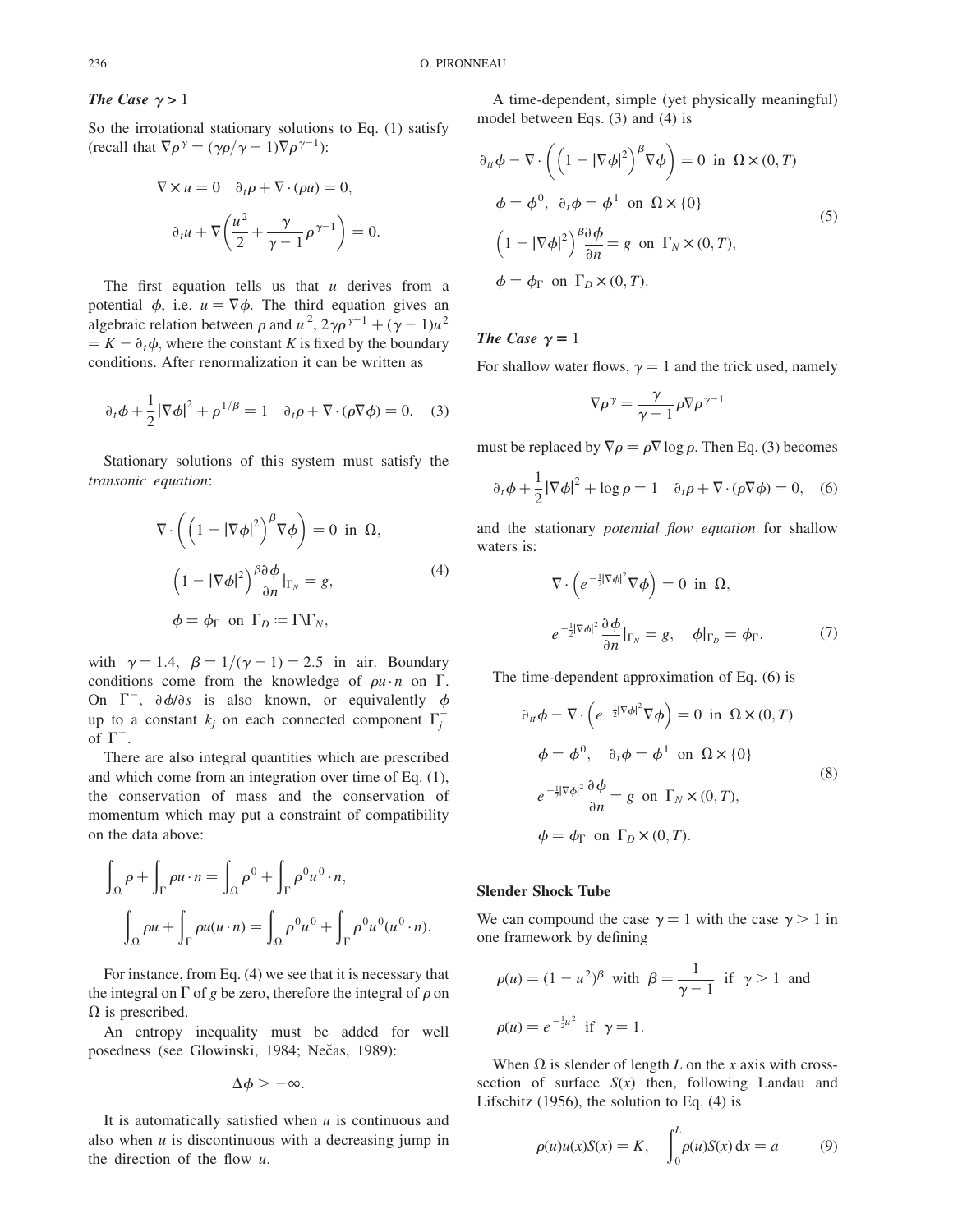where  $K$  is fixed by the inflow/outflow boundary conditions and  $a$  is the prescribed total mass of gas. Equation (9a) has two solutions at each  $x$ , one subcritical and one supercritical. Only one discontinuous switch from super to subcritical is allowed by the entropy condition and the position of the switch (shock) is determined by Eq. (9b).

#### Derivative with Respect to the Total Mass

Let  $u'$  denote the derivative of u with respect to a. By differentiation of Eq. (9a) we find that  $u' = 0$  almost everywhere. However, the position of the shock  $x_s$  varies with  $a$  and since

$$
u = u_- + (u_+ - u_-)H(x - x_s),
$$

where  $H$  is the Heavyside function, we have

$$
u' = -x'_{s}[u]\delta(x - x_{s})
$$
 where  $[u] := u_{+} - u_{-}$ .

By the same principle

$$
\frac{\mathrm{d}}{\mathrm{d}a}\rho(u)=-x'_{s}[\rho(u)]\delta(x-x_{s}).
$$

Putting this information into Eq. (9b) differentiated gives the shock displacement:

$$
x'_{s} = -\frac{1}{[\rho(u)]S(x_{s})}
$$

:

### Derivative with Respect to the Inflow/Outflow Condition

The derivative  $u'$  of u with respect to K will have two parts, a regular part denoted by  $u'_K$  and a singular part which as before is  $-x'_{s}[u]\delta(x-x_{s})$ . After differentiation, Eq. (9) is

$$
M(u)u'_{K} = \frac{1}{S} \text{ with } M(u)
$$
  
= 
$$
\begin{vmatrix} (1 - u^{2})^{\beta} \left( 1 - 2\beta \frac{u^{2}}{1 - u^{2}} \right) & \text{if } \gamma > 1 \\ (1 - u^{2})e^{-\frac{1}{2}u^{2}} & \text{if } \gamma = 1 \end{vmatrix}
$$
 (10)

$$
[\rho(u)]S(x_s)x'_s = -\int_0^L \dot{\rho}(u)u'_K S \, \mathrm{d}x \text{ where}
$$

$$
\dot{\rho}(u) := \frac{\mathrm{d}\rho(u)}{\mathrm{d}u} \text{ giving } x'_s = \frac{-1}{[\rho(u)]S(x_s)} \int_0^L \frac{\dot{\rho}(u)}{M(u)} \, \mathrm{d}x.
$$

#### Derivative with Respect to Shape

Assume now that  $S(\cdot)$  depends on a parameter b and denote  $S'$  its derivative in b. Differentiation of Eq. (9) yields

$$
M(u)u'_{S} = -\frac{KS'}{S^{2}},
$$
  
[ $\rho(u)$ ]S( $x_{S}$ ) $x'_{S}$  =  $\int_{0}^{L} (\dot{\rho}(u)u'_{S}S + \rho(u)S')dx.$  (11)

Here too  $x'_s$  can be computed explicitly:

$$
x'_{s} = -\frac{1}{[\rho(u)]S(x_{s})}\int_{0}^{L} \left(\frac{K\dot{\rho}(u)}{M(u)S} - \rho(u)\right)S'dx.
$$

Remark 1 In all cases the shock position is unstable when  $[u] \rightarrow 0$  (weak shocks).

## The Time-dependent Slender Case

Integrated over the cross-section of the slender domain  $\{(x, y) : -S_m(x) < y < S_M(x), x \in (0, L)\}\$ , with  $S = S_M - S_m$ , Eq. (5) leads to

$$
\partial_{tt}\phi - \frac{1}{S}\partial_x(S\rho(\partial_x\phi)\partial_x\phi) = 0.
$$
 (12)

As before when S depends on a parameter  $a$ , the derivative  $\phi'$  with respect to a will be discontinuous and will satisfy in the sense of distribution theory:

$$
\partial_{tt} \phi' - \partial_x (\partial_u \rho(u) \partial_x \phi + \rho(u) \partial_x \phi') - \frac{\partial_x S}{S} M(u) u'
$$
  
= 
$$
\left(\frac{\partial_x S}{S}\right)' \rho(u) u.
$$
 (13)

As an illustration assume that  $S'$  is zero before the shock and that stability is studied at a stationary equilibrium state. Then  $\rho(u)u = K$  before the shock and so  $\phi' = 0$  before the shock and the Rankine–Hugoniot conditions at the shock imply  $\partial_{x}\phi' = 0$ . Hence, Eq. (13) can be integrated after the shock only for  $x \in (\Sigma, L)$  with the boundary conditions

$$
\partial_x \phi' = 0
$$
 at the shock  $\sigma$ ,  $\phi'(L) = 0$  or  $\partial_x \phi'(L) = 0$ .

### Numerical Simulation

A simple numerical test was made. A geometry is chosen:  $S(x) = 1 + a(b) * \sin(\pi(x/L), x \in (0, L)$  with  $a(0) = 0.2$ and  $L = 1$ . Stability is studied around the stationary state, i.e.  $u(x)$  satisfying  $ue^{-(1/2)u^2} = 0.35/S(x)$ . Equation (13) is integrated up to  $T = 10$  by an explicit scheme with all "primes" being derivatives with respect to  $b$  with  $a'$  such that  $0.35(\partial_x S/S)' = \sin(2\pi(x/L)).$ 

Figure 1 shows  $t \to \phi'(0, t)$ , which is proportional to the displacement of the shock, and  $x \rightarrow \phi'(x, T)$ . This is a case where the displacement of the shock can be computed quite easily.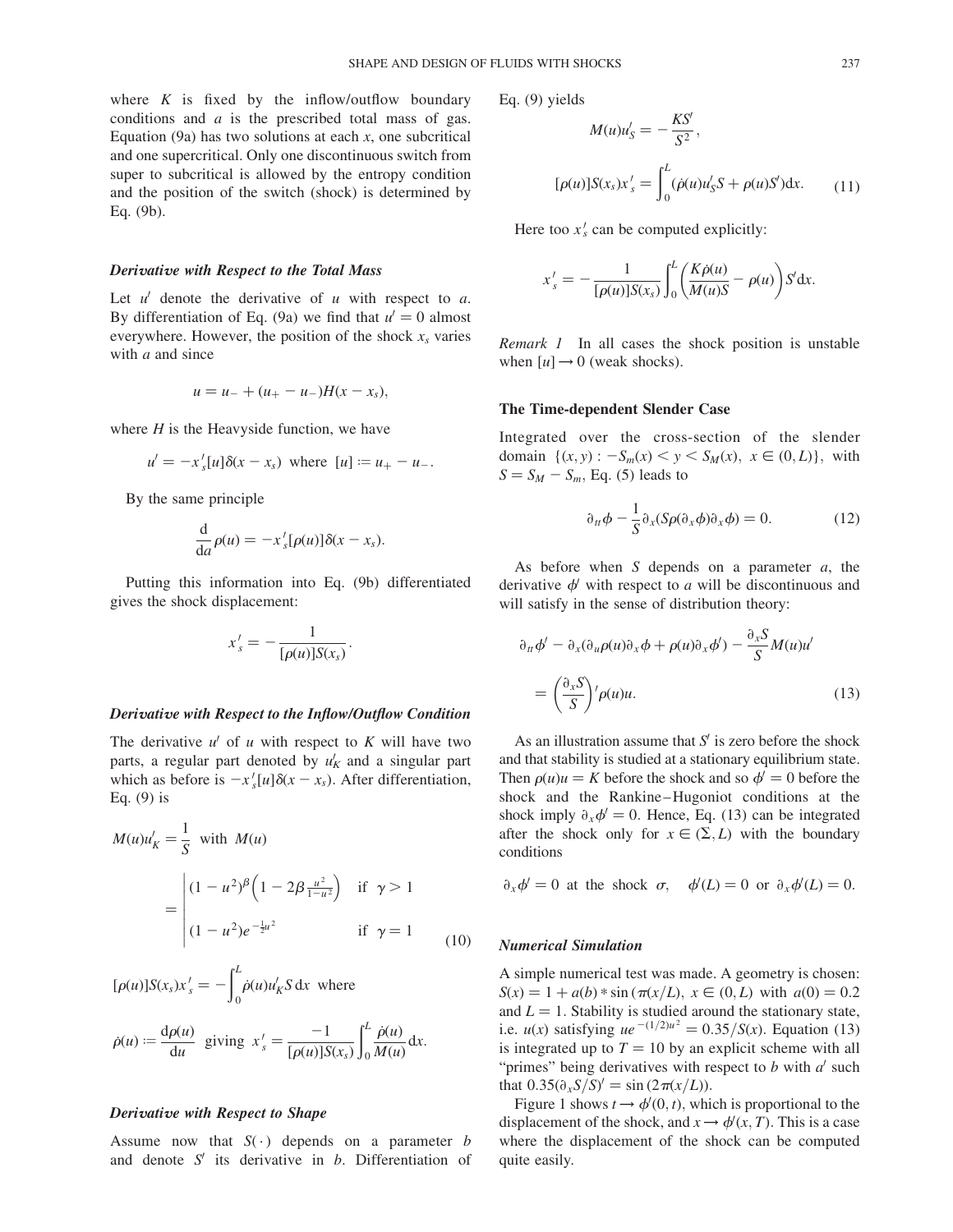# THE TWO-DIMENSIONAL CASE

Assume now that  $\phi$ , solution of Eq. (4) is a function of a scalar parameter  $a$  via the data of the partial differential equation and that it has a shock  $\Sigma(a)$ . We wish to differentiate  $\phi$  with respect to a. For clarity we will seek the result at  $a = 0$ .

Denote by  $\alpha(x)$  the distance in the direction  $n_{\Sigma}$ , normal to the shock  $\Sigma$  pointing inside  $\Omega_{+}$ , between  $\Sigma(a)$  and  $\Sigma := \Sigma(0)$ , i.e.

$$
\Sigma(a) = \{x + a\alpha(x)n_{\Sigma}(x) : x \in \Sigma\}.
$$

Denote by  $\Omega_{\pm}$  the region before the shock and after the shock. Then,  $I_D$  being the characteristic function of a set D,

$$
u = u_- + (u_+ - u_-)I_{\Omega_+}
$$

where  $u_{\pm}$  are smooth functions. The derivative of  $I_{\Omega_{+}}$  is a Dirac mass on  $\Sigma$  (see Bardos and Pironneau, 2002). So if  $\phi'$ , u' denotes the derivative of  $\phi$ , u with respect to a, we have

$$
u' = u'_{-} + (u'_{+} - u'_{-})I_{\Omega_{+}} - [u]\alpha \delta_{\Sigma}
$$



FIGURE 1 Top: Variation of the shock position (downstream to its initial value) versus time. Bottom: Water level before (smoother curve) and after the change in geometry, at final time.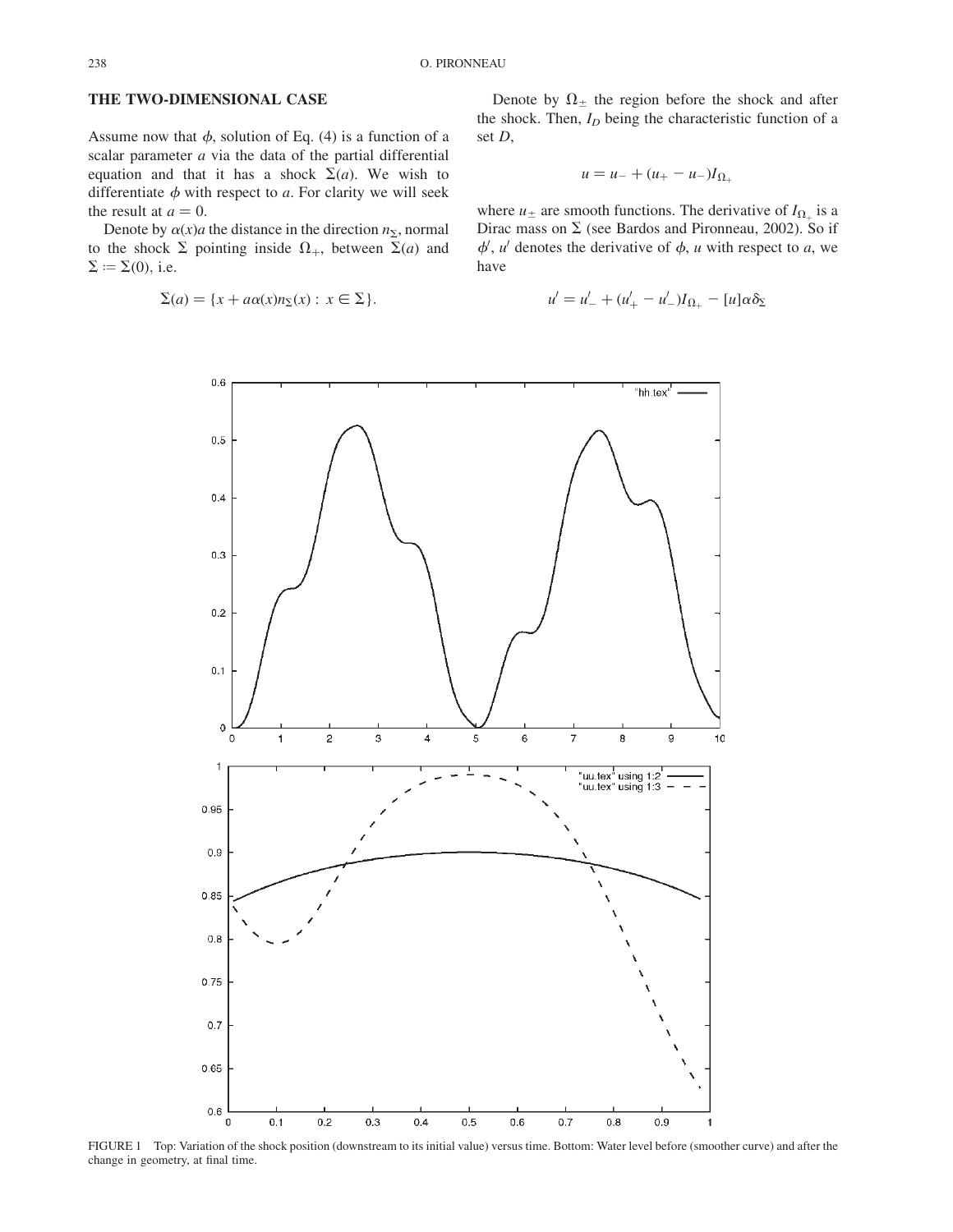

FIGURE 2 Level lines of  $\phi$  with a changing potential at the outflow boundary going from 0.4 (left) to 0.44 (right). Bottom: Plot of  $x \to \phi(x)|_{\Gamma_w}$ .

and therefore if u' has a Dirac mass on  $\Sigma$ ,  $\phi$  must be discontinuous across  $\Sigma$ , and

$$
[\phi']_{\Sigma} = -[u]_{\Sigma} \cdot n_{\Sigma} \alpha. \tag{14}
$$

Away from the shock the transonic equation can be differentiated, giving:

$$
\nabla \cdot (\rho' \nabla \phi \cdot \nabla w + \rho \nabla \phi')
$$
  
= 
$$
\nabla \cdot \left( \rho \left( 1 - \frac{2\beta u \otimes u}{1 - |u|^2} \right) \nabla \phi' \right) = 0.
$$
 (15)

But Eq. (15) makes no sense at the shock because a Dirac mass is multiplied by a discontinuous function.

In Bardos and Pironneau (2002) a formalism has been introduced to differentiate such functions. Suppose that u and v are discontinuous at  $x(a)$ . Then the following is expected:

$$
u' = u'_a - [u]x'_s \delta(x - x_s) \quad v' = v'_a - [v]x'_s \delta(x - x_s)
$$

$$
(uv)' = (uv)'_a - [uv]x'_s \delta(x - x_s).
$$

The trick is to define

$$
\bar{u} = \begin{vmatrix} \frac{1}{2}(u^+ + u^-) & \text{at the shock} \\ u & \text{elsewhere} \end{vmatrix}
$$

and then notice that " $(uv)' = {u}v' + u'{v}v\overline{v}$ " contains the identity "[uv] = { $\bar{u}$ }[v] + [u]{v}".

When  $\beta = 5/2$ ,  $\rho^2 = (1 - u^2)^5 = AB$  with  $A = (1 - u^2)$ ,  $B = C^2, C = A^2,$ 

$$
2\bar{\rho}\rho' = A'\bar{B} + \bar{A}B' = -2\bar{u}u'\bar{B} + 2\bar{A}\bar{C}C'
$$
  
= 
$$
-2\bar{u}u'(\bar{1-u^2})^4 + 4(\bar{1-u^2})(\bar{1-u^2})^2\bar{A}A'
$$
  
= 
$$
-2\bar{u}u'(\bar{1-u^2})^4 + 4(\bar{1-u^2})^2(1-u^2)^2).
$$
 (16)

Therefore, the linearized transonic equation is

$$
= (1 - u^2)^{2.5} \left( 1 - 2\beta \frac{u \otimes u}{1 - u^2} \right) \text{ in } \Omega \backslash \Sigma \quad (17)
$$

with  $u = |\nabla \phi|$  and, at the shock  $\Sigma$ 

 $\nabla \cdot (\bar{M} \nabla \phi') = 0$  with  $\bar{M}$ 

$$
\bar{M} = \overline{(1 - u^2)^{2.5}}
$$
\n
$$
\times \left( I - \frac{\overline{(1 - u^2)^4 + 4(1 - u^2)^2 (1 - u^2)^2}}{(1 - u^2)^{2.5^2}} \bar{u} \otimes \bar{u} \right). \quad (18)
$$

Notice that both formulae for  $\bar{M}$  agree in  $\Omega \backslash \Sigma$ .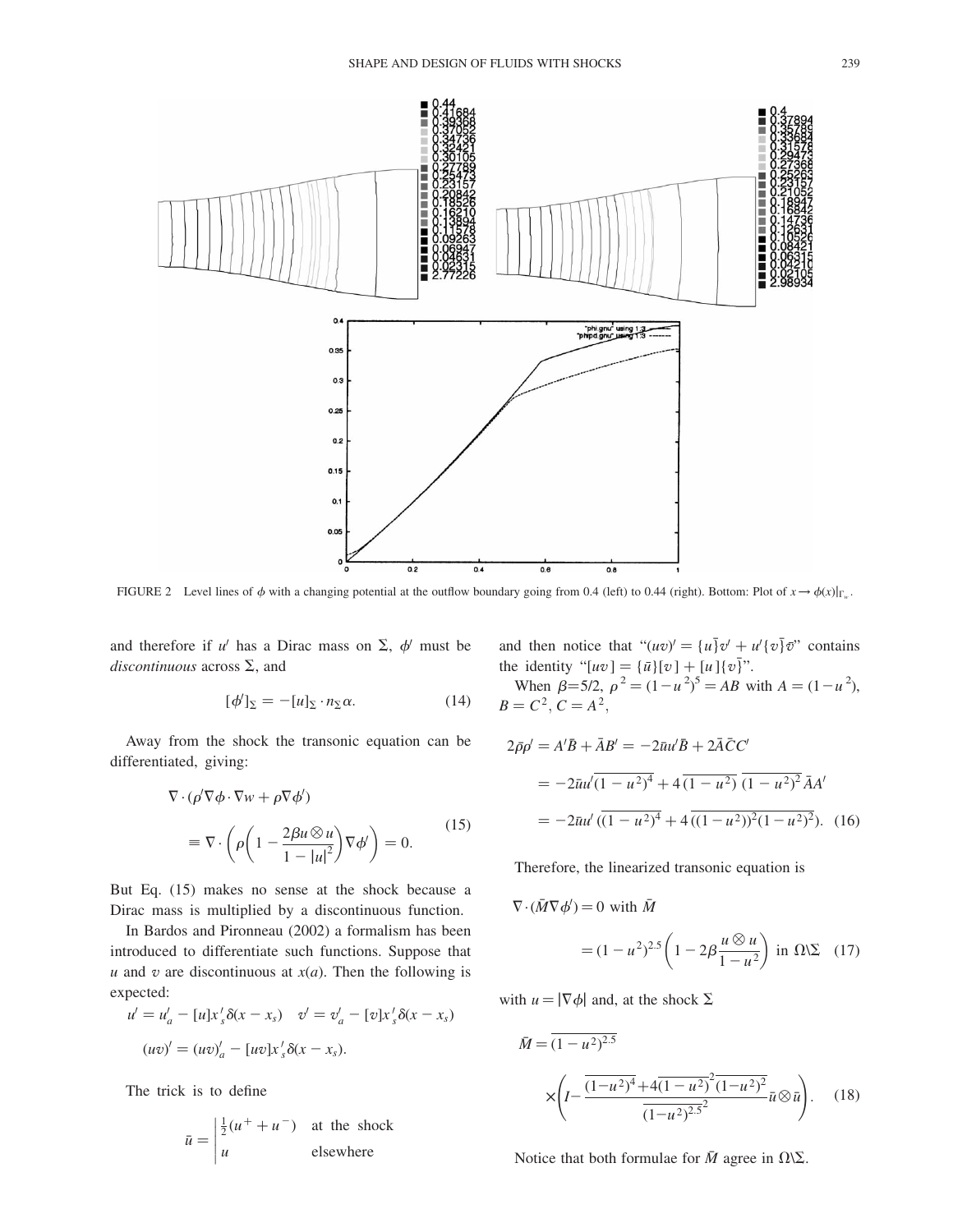In variational form, Eq. (4) is

$$
\forall w \in H^{1}(\Omega) \int_{\Omega} \rho \nabla \phi \cdot \nabla w = \int_{\Gamma} gw.
$$

When  $\Omega = \Omega(a)$ , assuming that  $g = 0$  on the parts of  $\Gamma$ which depend on  $a$ , the derivative of this formulation is (see Pironneau, 1983)

$$
\forall w \in H^{1}(\Omega) \int_{\Omega} \bar{M} \nabla \phi' \cdot \nabla w = - \int_{\Gamma} (\rho \nabla \phi \cdot \nabla w) \alpha
$$

which is also Proposition 1.

PROPOSITION 1 The differentiated transonic equation with respect to boundary variations  $\alpha$  is a system for  $(\phi'_{s}, [\phi'], x'_{s}),$  its regular part, its jump across the shock  $\Sigma$ and the variation of the shock position:

$$
\forall w \in H^{1}(\Omega) \int_{\Omega \setminus \Sigma} \bar{M} \nabla \phi' \cdot \nabla w - \int_{\Sigma} \bar{M} [\nabla \phi] \cdot n_{\Sigma} \frac{\partial w}{\partial n} x'_{s}
$$
  
= 
$$
- \int_{\Gamma} (\rho \nabla \phi \cdot \nabla w) \alpha.
$$
 (19)

Remark 2 (19) contains the Rankine–Hugoniot condition  $[M\nabla\phi']\cdot n_{\Sigma} = 0$ . It is interpreted as

$$
\nabla \cdot (M \nabla \phi') = 0, \quad [\bar{M} \nabla \phi'] \cdot n|_{\Sigma} = 0,
$$
  

$$
\bar{M} \nabla \phi' \cdot n|_{\Gamma} = -\rho \frac{\partial \phi}{\partial s} \frac{\partial \alpha}{\partial s}, \quad [\phi'] = -[u] \cdot n_{\Sigma} x'_{s}.
$$
 (20)

Comparison with the one-dimensional case shows that an additional integral condition is needed, like the total mass of fluid specified.

# NUMERICAL SIMULATION

Consider first a very simple case, that of a transonic divergent nozzle with supersonic inflow conditions and a difference of potential so that there is a shock in the flow. This example has been investigated in Bardos and Pironneau (2003) for sensitivity with respect to changes in the inflow or outflow boundary condition. We recall the results obtained. Upstream of the shock the PDE is hyperbolic and so the perturbation  $\phi'$  is zero because it is entirely defined by the inflow conditions, which are zero, integrated on the streamlines.

Suppose we want to move the shock by a known quantity  $x'_s$ , then the value of  $\phi'$  is known on  $\Sigma$  and we must find the boundary condition f which gives  $\frac{\partial \phi}{\partial n} = 0$  on  $\Sigma$ , for instance by solving

$$
\min_{f} \left\{ \int_{\Sigma} (\phi' - \phi'_{\Sigma})^2 : \nabla \cdot (M \nabla \phi') = 0, \text{ in } \Omega^+ \right\}
$$

$$
\frac{\partial \phi'}{\partial n}|_{\Sigma} = 0, \frac{\partial \phi'}{\partial n}|_{\Gamma} = f \right\}.
$$



FIGURE 3 Mach lines with a changing Neumann outflow condition at the outflow. Bottom: Plot of  $x \to \phi(x)|_{\Gamma_w}$  and  $x \to (\partial \phi/\partial x)(x)|_{\Gamma_w}$  on the symmetry line  $\Gamma_w$ .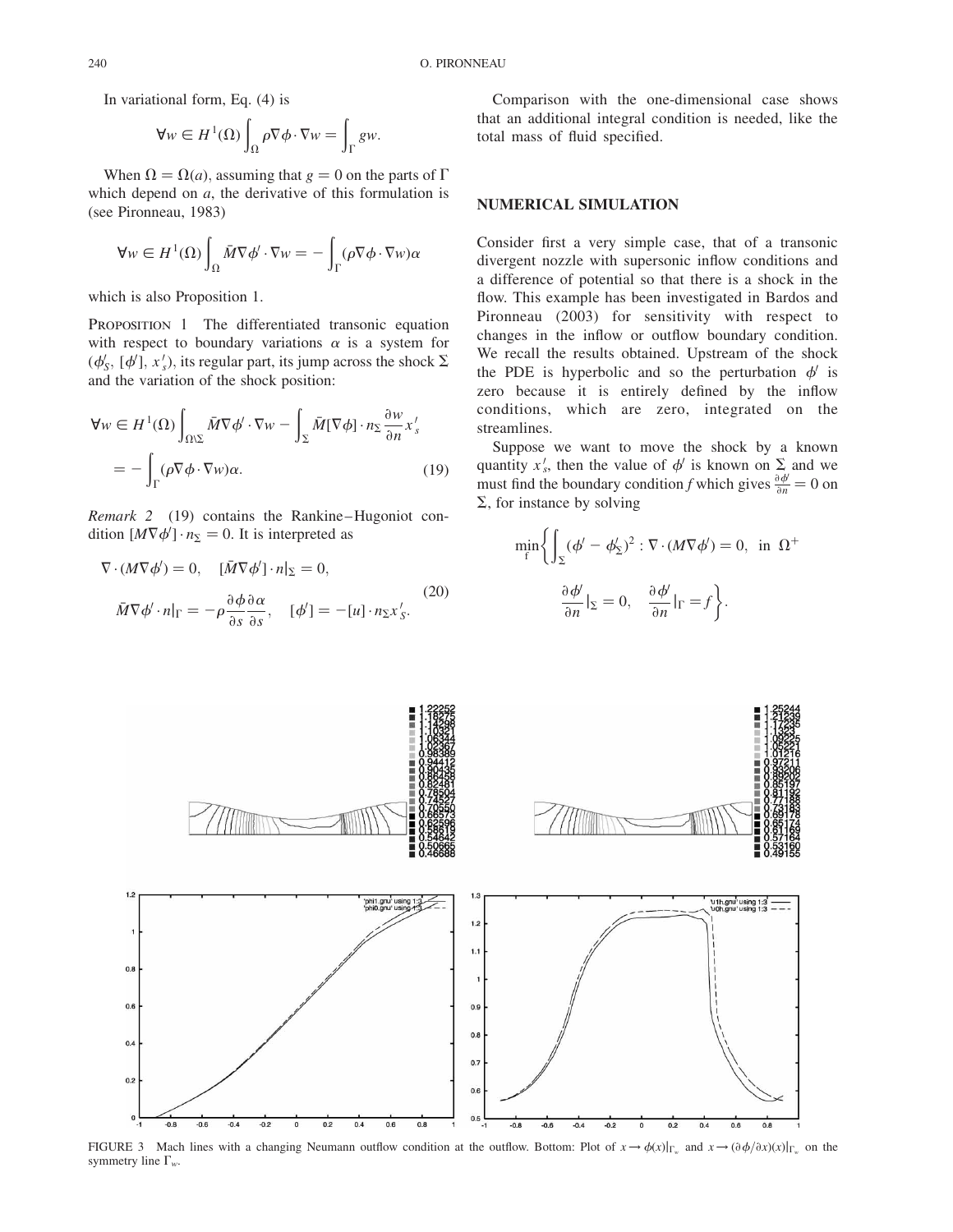

FIGURE 4 Level lines of  $\phi'$  for the first and second test.

#### Numerical Algorithm

As the transonic equation is nonlinear we used a fixed point algorithm with a small under-relaxation parameter (for instance 0.01); convergence is obtained with 50–200 iterations:

$$
\nabla \cdot (\rho^m \nabla \phi^{m+1}) = 0.
$$

To compute  $\rho^{m+1}$  we compute the two roots  $u_+$  of

$$
(1 - u^2)^{\beta} u = \left(1 - |\nabla \phi^{m+1}|^2\right)^{\beta} |\nabla \phi^{m+1}|
$$

and set  $\rho^{m+1} = (1 - u^2)^{\beta}$  if u decreases or if both u and  $\rho u$  grow on the streamline and set  $\rho^{m+1} = (1 - u_+^2)^\beta$ otherwise.

# The Divergent Nozzle

Using freefem+(http://www.freefem.org) we computed the solution of the transonic equation in a symmetric nozzle of equation

$$
\Gamma_w = \left\{ (y(x), x) : y(x) = 1 + \frac{1}{8} (3x^2 - 2x^3), \quad x \in (0, 1) \right\}.
$$

We performed two computations with  $u_i = 0.4$ , and a potential difference of 0.4 or 0.44. The level curves of  $\frac{\partial \phi}{\partial x}$  for these are reported on Fig. 3.2. They show that only the region after the shock changes, as predicted by the theory. Finally, we have solved numerically the PDE of  $\phi'$  in the domain right to the shock with Neumann homogeneous conditions except on the outflow boundary where we have a Dirichlet condition equal to 0.04. The level lines are shown in Fig. 3.3. It predicts a shock displacement parallel and of distance  $0.04/(0.6 (0.2) = 0.1$  which is compatible with the experiments of Fig. 3.2.

#### The Convergent Divergent Nozzle

The nozzle's equation is now

$$
\Gamma_w = \{ (y(x), x) : y(x) = 1 + \frac{1}{8} (3x^2 - 2x^3),
$$
  

$$
x \in (-0.9, 0.9) \}.
$$

The inflow and outflow boundary conditions are now

$$
\rho u \cdot n = M * (1 - M^2)^{\beta} + \frac{k}{3} \left( \frac{1}{16} - y \right)
$$

$$
M = 0.4, \quad k = 0 \text{ or } 1.
$$

Next we solved the equation for  $\phi'$  with Neumann condition equal to zero at the shock boundary and equal to  $\frac{1}{3}(\frac{1}{16} - y)$  at the outflow boundary. The level lines are shown in Figs. 3.3 and 4. This test is not very conclusive, it is at the border of numerical noise. The results on  $\phi$ predict a displacement of the shock at the symmetry line equal to 0.003/0.4, i.e. a little less than one per cent, which is about what we obtain numerically. However, there should not be any changes left of the shock and the numerical scheme does not show that.

### **Perspective**

The numerical strategy for nozzle flows may not work for wing profiles because the elliptic zone surrounds the hyperbolic zone and so there is no independent decomposition of the zones. Another problem with the method we have used here is that it is necessary to "track" the shock and remesh the domain with the shock as one boundary.

It would be convenient to put the linearized equation, the Rankine–Hugoniot conditions and the equation for the shock displacement into one single variational